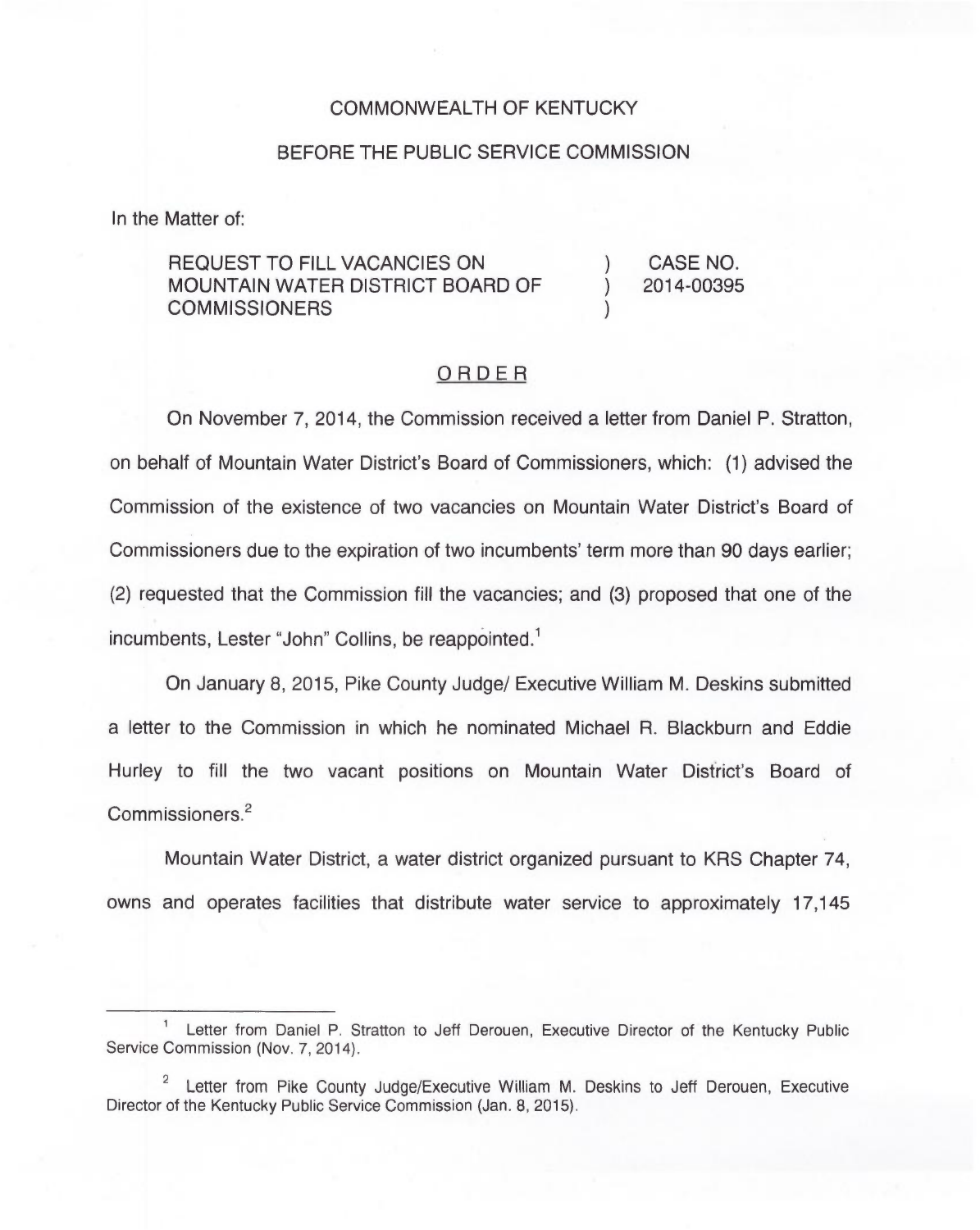customers in Pike County, Kentucky.<sup>3</sup> Additionally, Mountain Water District sells water at wholesale to Martin County Water District, Mingo County Public Service District in West Virginia, the city of Elkhorn, and the city of Jenkins.<sup>4</sup> As of December 31, 2013, Mountain Water District had total assets of  $$1.072.967<sup>5</sup>$  and total operating revenues of \$8,330,750.

A five-member board of commissioners administers Mountain Water District and has the statutory responsibility to "control and manage" the water district's affairs.<sup>7</sup> Pursuant to KRS 74.020(1)(a), the county judge/executive appoints water district commissioners with the approval of the county's fiscal court, and the water district commissioners' terms are staggered. $8$  However, KRS 74.020(4) provides that the Commission shall fill a vacancy on the board of commissioners "if, within ninety (90) days following the vacancy, the vacancy has not been filled by the appropriate county judge/executive with approval of the fiscal court."

On December 22, 2014, the Commission initiated this proceeding to fill the two existing vacant positions on Mountain Water District's Board of Commissioners. In that Order, we determined that the terms of Rhonda James and Lester "John" Collins ended on July 31, 2014, and that Commission records did not reflect the appointment of any

 $\,$  5  $\,$ Id. at 21.

6 Id. at 24.

 $\overline{\phantom{a}}$ KRS 74.020(1).

Annual Report of Mountain Water District (Water District) to the Public Service Commission of Kentucky for the Calendar Year Ended December 31, 2013 at 11, 12, and 53.

 $\overline{a}$ Id. at 59.

See KRS 74.020(1)(a). "Initial appointments shall be for terms of two (2), three (3), and four (4) years, as designated by the court."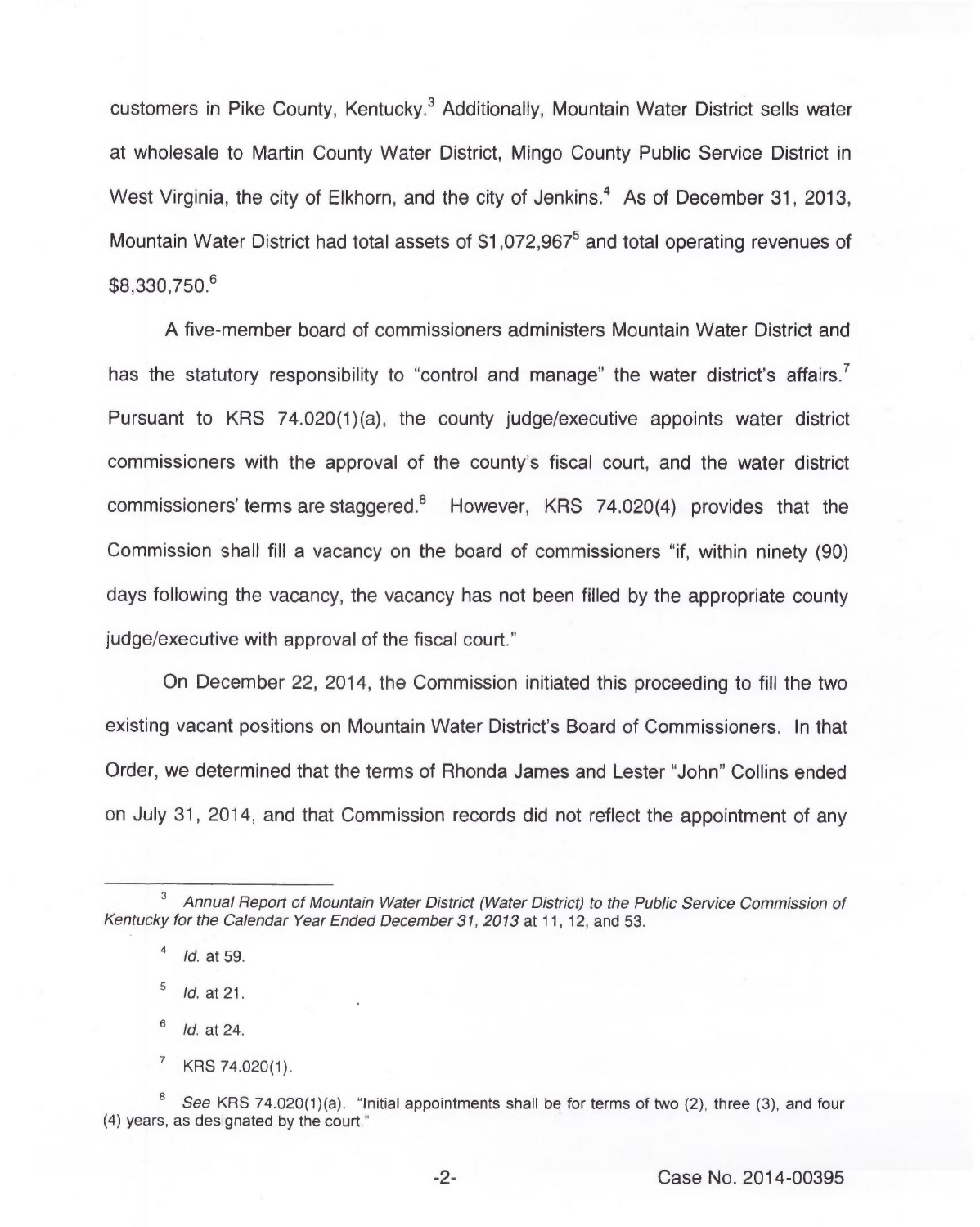successors to Ms. James or Mr. Collins.<sup>9</sup> Therefore, the Commission determined that we have the statutory responsibility to fill those vacancies.

To ensure notice to all persons with a significant interest in this matter, the Commission ordered that Mountain Water District be made a party in this proceeding. Commission Staff also mailed letters on December 22, 2014 to then-Pike County Judge/Executive Wayne T. Rutherford and then-Pike County Judge/Executive-elect William M. Deskins requesting any recommendations they had to fill the two vacancies. We further directed all nominees to provide information regarding their personal background and afforded all persons the opportunity to nominate additional individuals to fill the existing vacancies.

Mountain Water District's Board of Commissioners, through its representative Mr. Daniel P. Stratton, and Pike County Judge/Executive William M. Deskins have both submitted nominees for the two vacancies. The nominees, Lester "John" Collins, Michael R. Blackburn, and Eddie Hurley, have each responded to the Commission's directives to provide information.

In making our selection, the Commission must consider the totality of the circumstances, including the education, business and management experience, and personal history of the proposed candidates, and the existing financial and operating condition of the water district. Based upon our review of the evidence of record, we find no information to suggest that any of the candidates are unqualified to serve in the two designated positions. We further find that each of the candidates resides within

Order (Ky. PSC Dec. 22, 2014) at 1. We note that Mr. Collins' name was incorrectly written as "John L. Collins" in that Order, and Mr. Collins should have been referenced as "Lester 'John' Collins."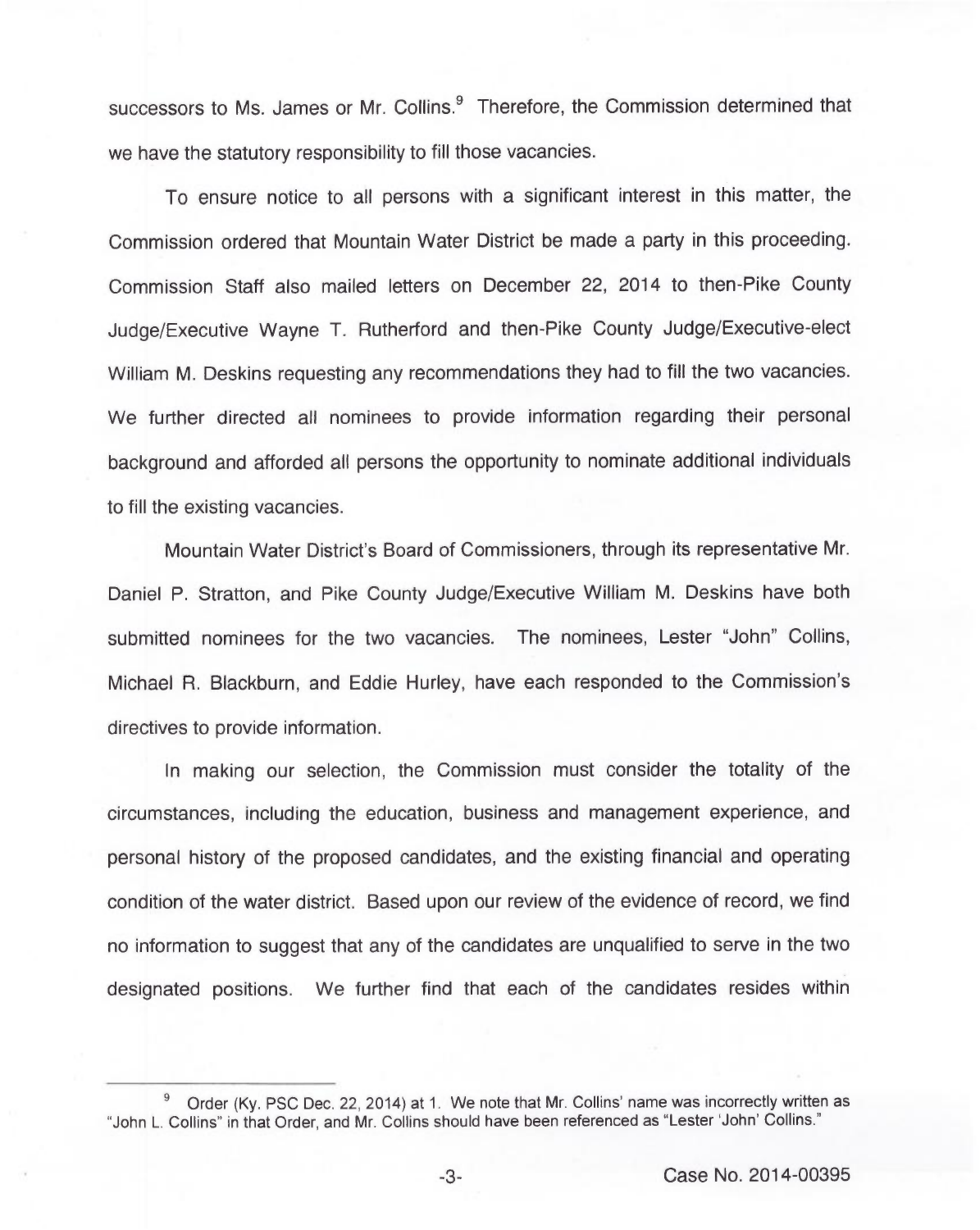Mountain Water District's territory and possess adequate education, business skills, and experience to perform the duties of water district commissioner.

The Commission takes note of the recent action by William M. Deskins, Pike County Judge/Executive, to recommend the appointments of Mr. Blackburn and Mr. Hurley. While the law is clear that the Commission has the statutory duty and exclusive authority to fill the vacant position when a county judge/executive and county fiscal court fail to act within 90 days of the vacancy's creation, we afford significant weight to the recommendations of local elected officials. As we noted in Case No. 2011-00026, the Commission should defer

> to the local elected officials in those instances where the local appointing and approval authorities have reached agreement on a candidate. Absent unusual circumstances that raise clear concerns about an agreed candidate's qualifications, such deference is appropriate because local officials generally have a better understanding of the candidates' qualifications and of the water district's needs and because these officials are directly accountable to the water district's customers through the ballot box.<sup>10</sup>

As the record contains no evidence to suggest that Mr. Blackburn and Mr. Hurley are unqualified to hold the positions, we find that Mr. Blackburn and Mr. Hurley should both be appointed to fill the two existing vacant positions on Mountain Water District's Board of Commissioners. We express no dissatisfaction with Mr. Collins. We simply conclude, as we have in previous cases, that absent unusual circumstances the Commission should defer to the recommendations of the local elected authority.

See Case No. 2011-00026, Request to Fill Vacancy on the Green-Taylor Water District Board of Commissioners (Ky. PSC Apr. 15, 2011), citing Case No. 2007-00493, Request for Assistance in the Appointment of Breathitt County Water District Commissioners (Ky. PSC Mar. 20, 2008).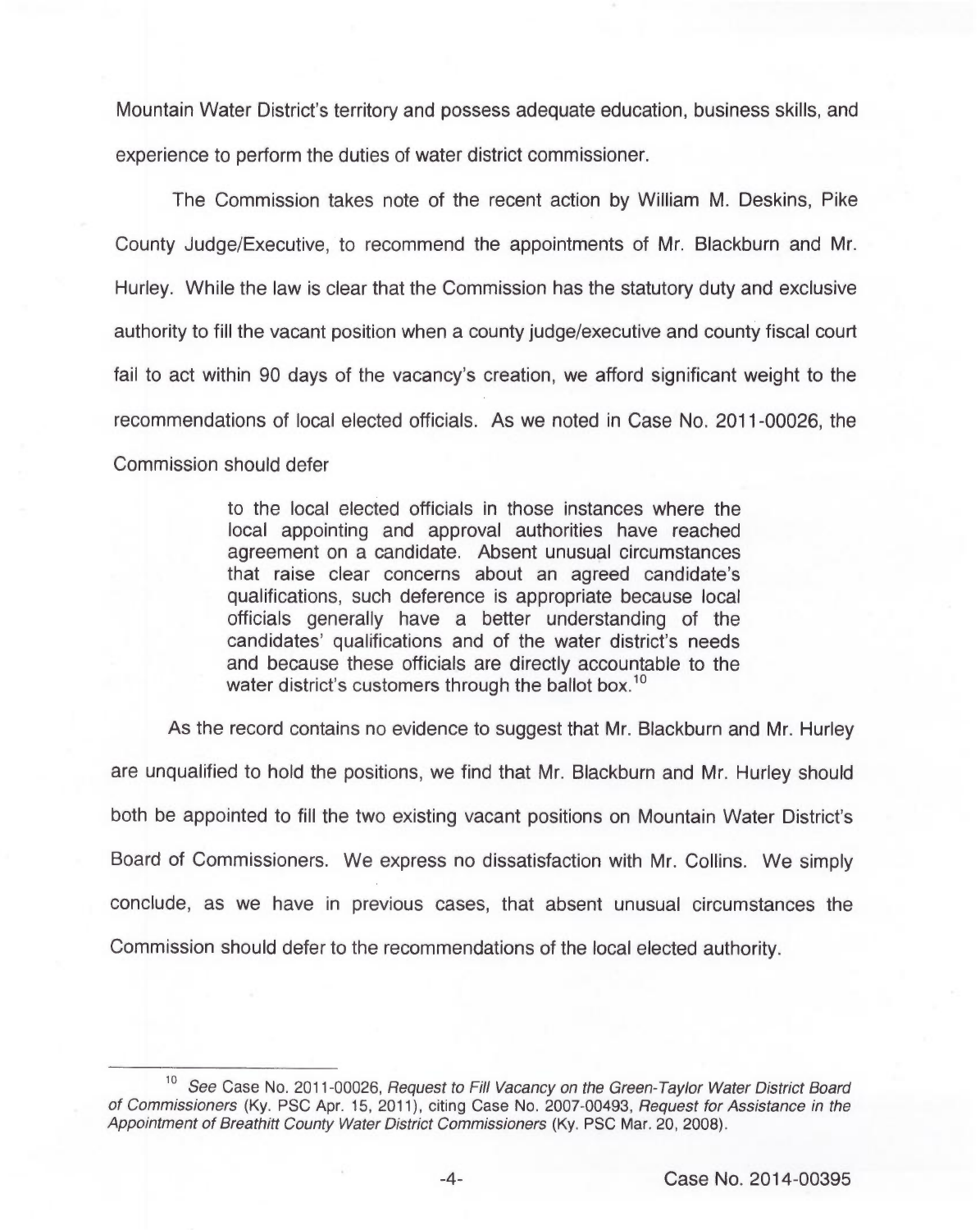IT IS THEREFORE ORDERED that:

 $1.$ Michael R. Blackburn is appointed to fill the existing vacancy on Mountain Water District's Board of Commissioners. His term shall expire on July 31, 2018.

2. Eddie Hurley is appointed to fill the existing vacancy on Mountain Water District's Board of Commissioners. His term shall expire on July 31, 2018.

> By the Commission ENTERED **FEB 2 7 2015** KENTUCKY PUBLIC SERVICE COMMISSION

**ATTEST** Executive Director

Case No. 2014-00395